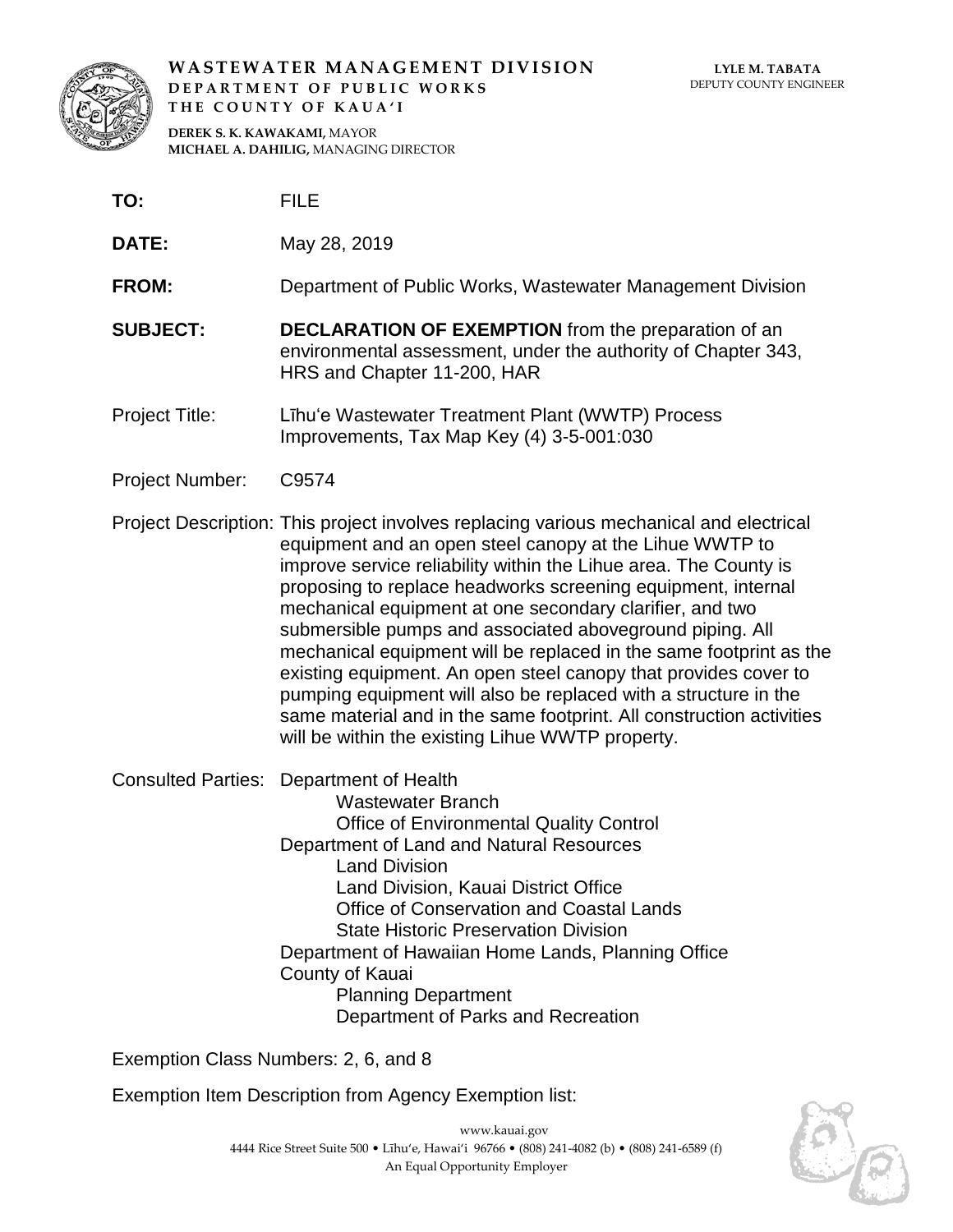*Class 2: Replacement or reconstruction of existing structures and facilities where the new structure will be located generally on the same site and will have substantially the same purpose, capacity, density, height, and dimensions as the structure replaced.*

*Item 2: Replacement, reconstruction, alteration, modification (no change in use), or installation of equipment, including, but not limited to:*

*a. Pumps*

- *b. Motors*
- *c. Electrical transformers, cabinets, panels, and vaults*

*Class 6: Construction or replacement of minor structures accessory to existing facilities.*

*Item 1: Construction or replacement of minor structures accessory to existing facilities, including, but not limited to:*

*i. Structure(s) that are less than 3,500 square feet, including, but not limited to:*

*iv. Pumphouses*

*Class 8: Demolition of structures, except those structures located on any historic site as designated in the national register or Hawaii register as provided for the National Historic Preservation Act of 1966, Public Law 89-665, U.S.C. §470, as amended, or Chapter 6E, HRS.*

*Item 4: Demolition of infrastructure systems such as utilities (e.g. water, drainage, wastewater, sewer, power, energy, telephone, data and communication systems, including SCADA systems, security, fire protection, air conditioning, odor, irrigation, and fuel systems)*

*Item 5: Demolition of structures or facilities and appurtenances, including, but not limited to:*

*d. Storage sheds, electrical sheds, electric panels, pumphouses, irrigation control panel sheds, garages, mechanic shops, telecommunication equipment and sheds, plant nursery sheds and hothouses, trash enclosures, litter containers, trash compactors, recycling collection bins, manhole and junction box covers.*

Date of Agency Exemption List: The Comprehensive Exemption List of the County of Kaua'i Department of Public Works and Department of Parks and Recreation dated November 15, 2012 was revised and concurred upon by the Environmental Council on November 15, 2012.

I have considered the potential effects of the above listed project as provided by Chapter 343, HRS and Chapter 11-200, HAR. I declare that this project will probably have minimal or no significant effect on the environment and is therefore exempt from the preparation of an environmental assessment.